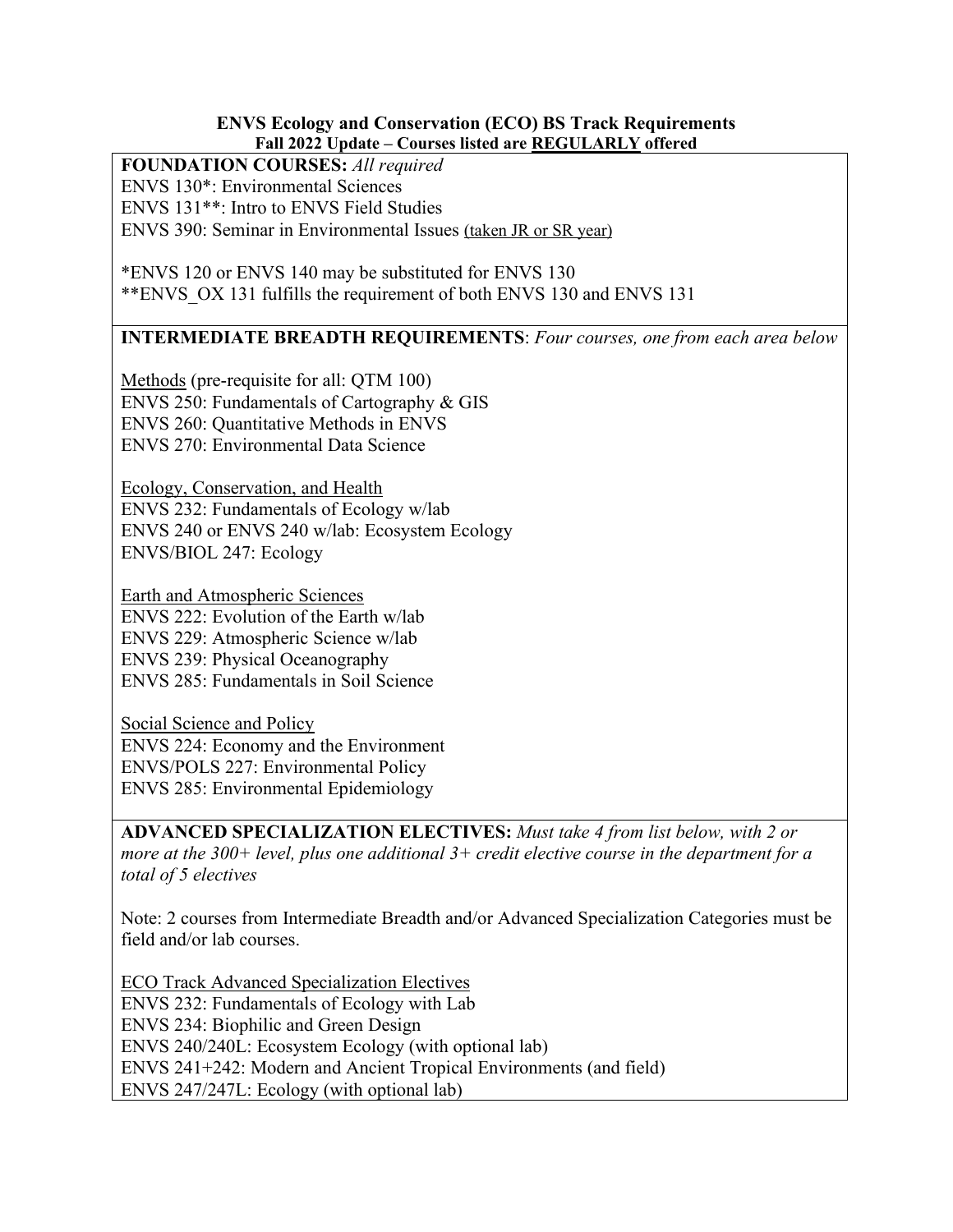ENVS 250: Fundamentals of Cartography & GIS ENVS 255W: Environmental Communication ENVS 260: Quantitative Methods in ENVS ENVS 270: Environmental Data Science ENVS 323: Sustainable Food Systems ENVS 341: Field Botany ENVS 345/545: Conservation Biology ENVS 349: Ecology of Invasions ENVS 359/559: Ecology & Evolution of Disease ENVS 366: Population Ecology ENVS 371+372: Ecology of the Tropics (and field) ENVS 373: Marine Ecology ENVS 420: Law and Biodiversity ENVS 442/442L: Ecology of Emory University with lab ENVS 446: Field Studies in Southern Africa ENVS 459/569: Urban Ecology & Development ENVS 460: Research Design and Practice ENVS 483/583: Spatial Analysis in Disease Ecology *Pre-approved Special Topics:* Agroecology, Vector Ecology and Control *Other special topics, study abroad, or 3-credit ENVS 399 courses may count for advanced specialization options with prior approval* **INDEPENDENT STUDY REQUIREMENT:** *Choose one, must be at least 4 credit hours* ENVS 491: Environmental Sciences Practicum ENVS 494: Individual Research ENVS 495: Honors Research ENVS 497: Undergraduate Internship ENVS 498: Individual Directed Reading

ENVS 499: Advanced Independent Research

**CAPSTONE REQUIREMENT:** *1 credit course in final semester*

ENVS 490: ENVS Senior Capstone Portfolio